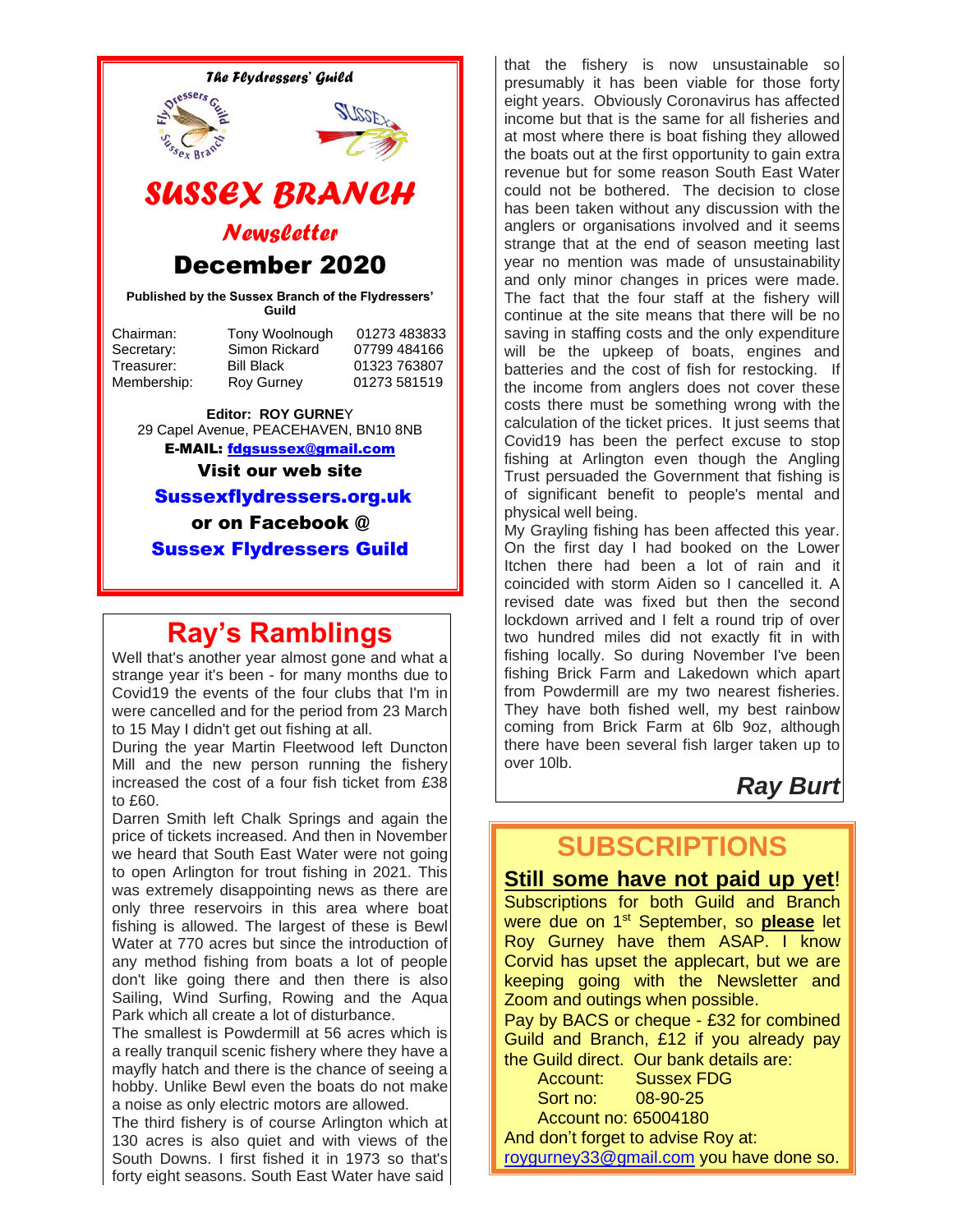### **Arlington Fishery Closure.**

No doubt a fair number of you have seen the email exchanges about the proposed closure of the fly fishery at Arlington. Whilst Arlington members will not be entirely surprised at this, the unheralded nature of the announcement was what really upset many. As I have said, it could have been possible to set up some form of discussion about the problems, as we have all become used to online meetings in the past months and this furthers the suspicions of many, that this has been an underlying aim of S.E. Water for some time.

Those who have fished the reservoir for some years know that maintaining Arlington as a trout fishery is not an easy prospect. The unpredictable summer draw off, reducing water levels and hence the activity of the trout & the length of the season are problematic but have been known throughout the lifetime of the fishery & anglers accept these limitations. The repetition of these difficulties by the CEO in his reply made his response **seem** all the more plausible but the underlying key issue I believe is **cost**.

According to Mr Hinton the decline in angler numbers, obviously exacerbated by the Covid pandemic, meant they had to make a quick decision not to restock. This again seems very plausible but did it have to be "terminal"? I think some anglers might have accepted the idea of a year's absence, which would have given time for discussion of the way forward if the fishery is "unsustainable". Indeed, several have said to me that a substantial rise in prices would have been acceptable if it meant the fishery could be saved.

The offer of involvement in the discussion of the recreational future of the reservoir may only be a sop to reduce opposition but if we can offer a realistic alternative to closure then it could be saved. By the way, I think the aside about the huge demand for recreation around the reservoir this year is a red herring. This was an exceptional year when "cabin fever" meant many more people than usual sought outdoor activity and I doubt very much that visitor numbers will achieve those peaks again in the near future. However, my suspicion is that it may provide an excuse to create more paid parking - guess where?

So what is the possible way forward?

• First we need to sort out who the "us" is. Some form of "syndicate" needs to be formed from local clubs, anglers etc. and representatives of these will need to organise a realistic plan or ideas which challenge the need for closure to put forward; it seems via email, suggested by Emma Goddard for next year.

- I intend to contact local fishing groups to see how serious they are but if we cannot have access to Arlington membership details as privacy laws forbid it, we need to find a way of contacting as many of the present membership as possible to canvas their views.
- I think it likely that S.E. Water want to offload the costs of stocking at least, so we need to have access to the finances of the fishery. **S E Water will not release this because they consider it is commercially sensitive information**. So, the only way is to get quotes from local fish farms who presumably would welcome the business.
- We will also need to consider other costs such as running the boats and whether this is practically and financially viable.
- I have a contact at the Angling Trust who will also be asking to be a part of the discussions but he emphasises the "club" idea and the need possibly to **compromise** over Arlington being a purely trout fishery but he does **not** see closure as a "done deal".

To summarise, unless the hot air we have all expelled is turned into enough energy and organisation to create a plausible alternative to other recreational uses, we will lose what is a pretty unique fly fishing resource in this part of the South East.

If you feel you can contribute to the development of these ideas please contact me on [wellsywells@btinternet.com](mailto:wellsywells@btinternet.com) or 01273 689054

*Alan Wells*

## *Chairman's Chat*

Here we are again, back on the Frazer River in British Columbia with an aerial view of a fish pass system. There are vertical slot fishways which are designed to restrict flows to below the burst speed of migratory salmonids (10 body lengths/second) and contain a water velocity which is the same what ever the water level. So fish can pass at any flow.

The river at this point has been restricted by material excavated from the adjacent mountain which was dumped into the river to form a level bench for a railway and a road. Restricting the river channel increases velocity and increases river level. Flows increase substantially when the snows in the Rockies upstream melt. In fact river levels rise over 20 m.

As river levels rise different parts of the channel become impassable to migrants. So the engineers carried out a topographical survey and built a hydraulic model to identify the parts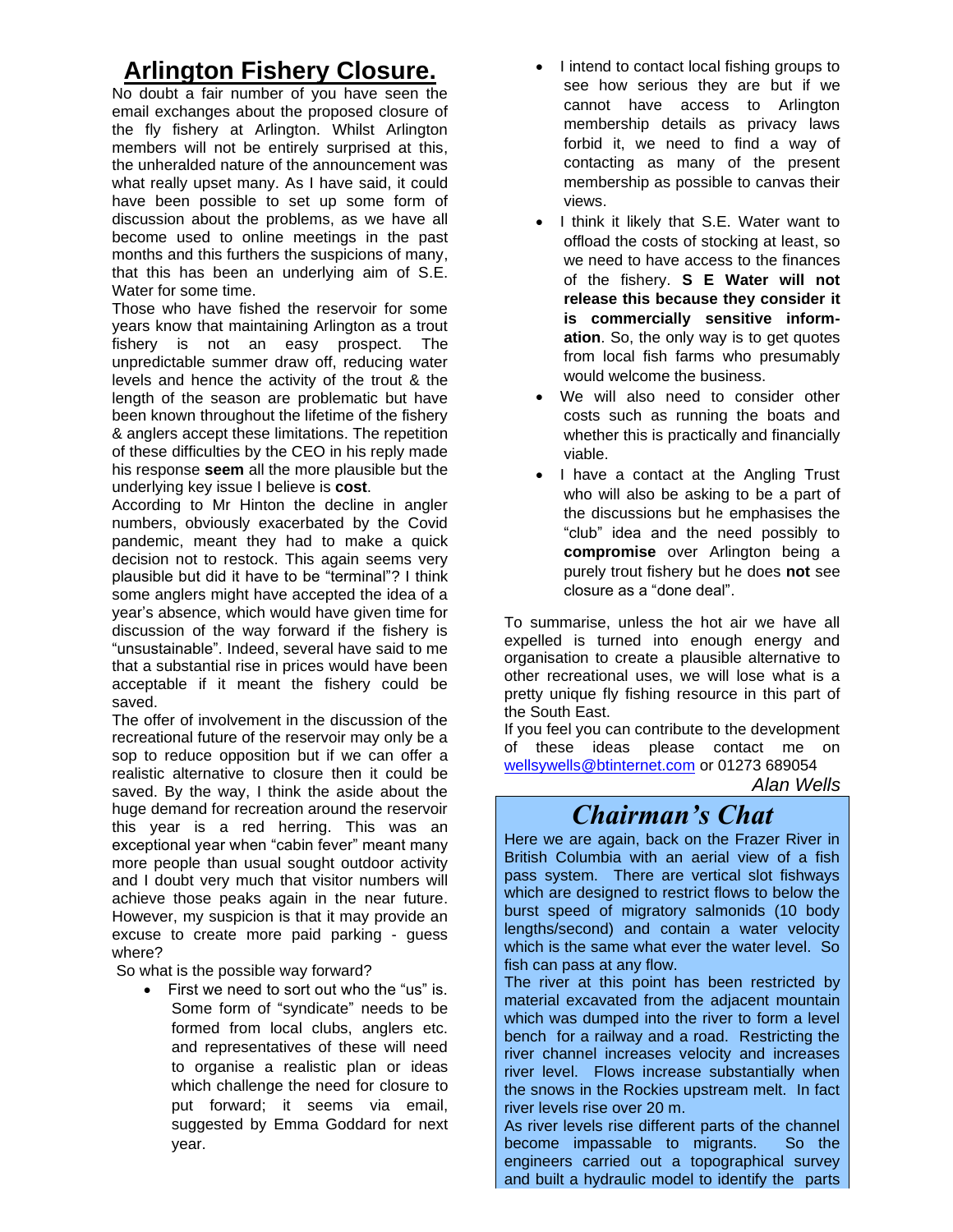of the channel where flows were above the fish swimming speed. They then designed fish passes at these points and added these to the model.

So what you see is a number of fish passes in ladder form, each of which come into service as river levels rises.

**Fraser River Fish Passes**



To get an idea of the size of these passes, the slots are over 2.5 m high. As you can imagine, the construction of the passes was no mean feat but nevertheless successfully achieved.

At the time of construction the passes cost \$1.5M but they increased the run of salmon by over 2,000,000 pa. The value of the increased salmon run (to commercial boats at sea) exceeded the cost of the passes, so the passes "paid for themselves" i.e. a positive benefit / cost ratio.

*Tony W*



**Grayling Substitute**

Covid lockdowns have seen me trying out new things, some successful some not so. My mending of 2 broken rod tips with help from Brian Hendry and Youtube went well, as tested by two  $2Ib + rainbows$ .

Sadly my setting up for grayling fishing on the Itchen for the first time did not go so well. I had bought new specialist French Leader line and tied a small box of grayling flies but the planned Saturday saw a named storm roll in with gale force winds and torrential rain, so we had to call it off. I did have a little bit of fun trying out my 10ft #4 with two weighted nymphs on Falmer Pond though. This has clear NO FISHING notices but I remembered that the fish had been cleared out during a recent past drought and been taken elsewhere, or so I thought! Anyway, I was only there to practice casting the tricky French Leader set up. Having untangled several times, I was just about managing a rod and a half of leader into the pond, when there was a swirl as I retrieved and what was obviously a carp shot off from the margin. Fortunately it

dropped my barbless fly and I retreated suitably chastened.

So by early November my wife was getting fed up with my glum face and actually encouraged me to go fishing. I whizzed over to Bricks, arriving late morning with the place very busy so a 2 fish ticket. I had taken the grayling outfit but beefed up the tippet to 4lb and thought I would attempt to use a fish pimp indicatoranother first. I managed a few decent casts but learned that if you try and over-reach yourself you end up with massive tangles and the frustration wasn't worth it on a day when I had limited time, according to the forecast.

So it was back to the trusty #6 floater and Stalking Damsel on a longish leader which did the business off Brick Lake dam in about 10 mins, with a  $2\mathsf{lb}$  + fish which took savagely and went aerial before coming to the net. The next fish arrived about 10 minutes later so now it was that dilemma – I had my 2 fish by 11.50 am - do I buy another fish? I sat down and had an early lunch thinking about it and then went off and bought a further fish ticket.

Murphy's law meant that the early afternoon spent prospecting a tree fringed inlet, which I thought might harbour a brownie, proved fruitless. So I changed tack and added Diawl Bach droppers and headed down to Spring Lake. This had turned to a mirror calm and I was contemplating leaving as the Western skies darkened, when a very deep, very slow retrieve brought a ponderous but strong take to the Damsel on the point. A stubborn fight brought the best fish of the day at 3lb 4 oz to the net and shortly after getting into the car the heavens opened, so I felt very pleased with myself. You lose some, you win some!

*AW*

#### **WINTER PIKE ON THE FLY**

#### *BY HOWARD DODSLEY*

What with the Covid restrictions, it's not looking like I'll be escaping to warmer climes this winter. So ( plan B ) I just joined one of my local coarse fishing clubs, mainly to open up my wild fishing opportunities and explore some different waters of Sussex. On expedition 3 – out walking another stretch of my local river took me to an overgrown and challenging section of the upper Adur. Firstly, I walked the whole stretch as a reccie then dropped in for a cast wherever I could get in. After a few hours of no bites, follows or fish movement, I scrambled down a steep bank to make a final (hero's) cast downstream to a likely lie. I mended the line and on my first strip back of the fly all hell broke loose and an almighty scrap began on a piece of river maybe 2m wide. After heart stopping jumps, powerful runs (this is the fish by the way,